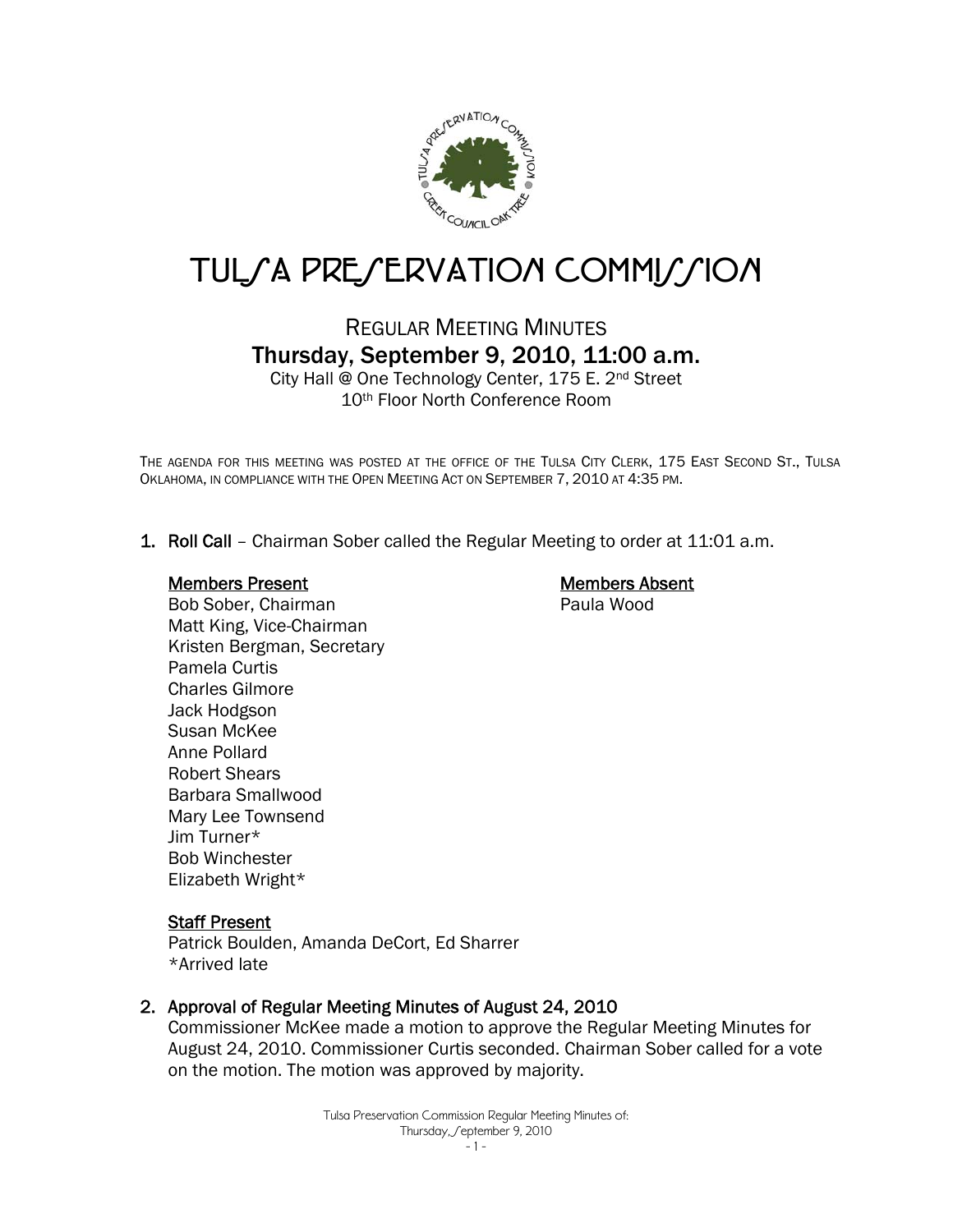| In Favor     | Opposed | <b>Abstaining</b> |
|--------------|---------|-------------------|
| 1. Curtis    | None    | 1. Bergman        |
| 2. Gilmore   |         | 2. Townsend       |
| 3. Hodgson   |         |                   |
| 4. King      |         |                   |
| 5. McKee     |         |                   |
| 6. Pollard   |         |                   |
| 7. Shears    |         |                   |
| 8. Smallwood |         |                   |
| 9. Sober     |         |                   |

#### 10.Winchester

# 3. Committee Reports

# A. Historic Preservation Committee

#### i. Announcement of Conflict of Interest

No one responded to having a conflict of interest with any of the proposals on the agenda.

Not Present 1. Turner 2. Wright

#### ii. Applications for Certificate of Appropriateness

#### 1. 2207 E. 19th Street (Yorktown)

Applicant: Kim Camp Request: Replace existing windows with new vinyl windows with exterior muntin grids. Muntin pattern will match existing. *Application Date: September 9, 2010*

Mr. Sharrer presented Ms. Camp's Certificate of Appropriateness application to the Commission and read the applicable guidelines for this district. David Walker, sales representative from Thermal Windows, was present to answer questions and brought a demonstration window for the Commission's review.

Commissioner Gilmore made a motion to deem the application complete and approve the application with no conditions. Commissioner Pollard seconded the motion. Chairman Sober asked for a vote on the motion.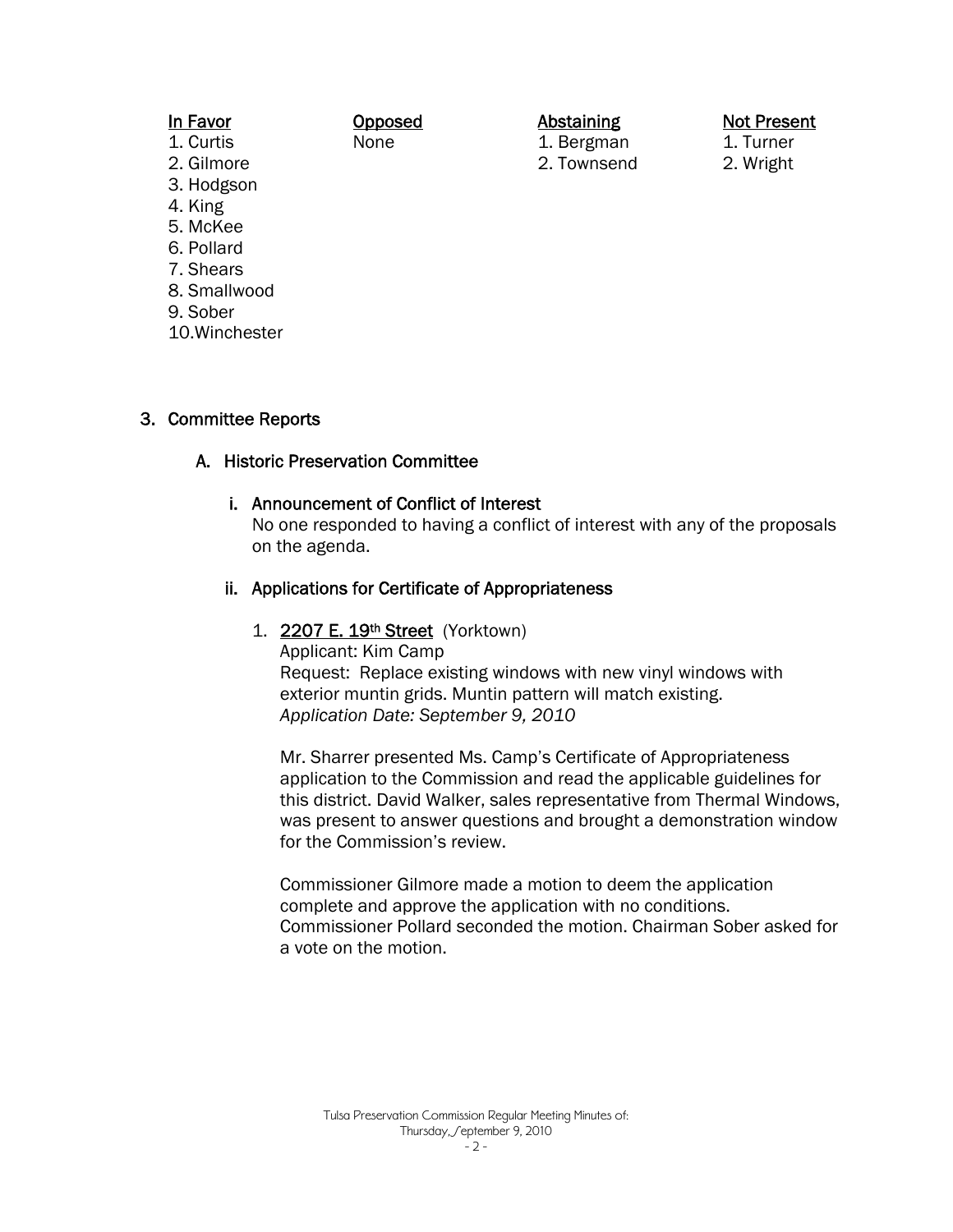Vote: 2207 E. 19th Street, Kim Camp **Opposed** 

None

In Favor

- 1. Bergman
- 2. Curtis
- 3. Gilmore
- 4. Hodgson
- 5. King
- 6. McKee
- 7. Pollard
- 8. Shears
- 9. Smallwood
- 10. Sober
- 11. Townsend
- 12. Winchester

The motion was Approved by Majority of members present and voting. Yorktown Guidelines cited: A1.2.1, A1.2.3, A1.2.4

> 2. **709 N. Cheyenne Avenue** (Brady Heights) Applicant: Robert A. Burrell Request: Replace deteriorated front porch railing, not original to house, with new wood porch railing according to plans submitted. *Application Date: September 9, 2010*

Mr. Sharrer presented Mr. Burrell's Certificate of Appropriateness application to the Commission and read the applicable guidelines for this district. Mr. Burrell was not present. Commissioner Townsend made a motion to deem the application complete and approve the application with no conditions. Commissioner Smallwood seconded the motion. Chairman Sober asked for a vote on the motion.

Abstaining 1. Wright

Vote: 709 N. Cheyenne Avenue, Robert A. Burrell

| In Favor       | Opposed | <b>Abstaining</b> | <b>Not Present</b> |
|----------------|---------|-------------------|--------------------|
| 1. Bergman     | None    | None              | 1. Turner          |
| 2. Curtis      |         |                   |                    |
| 3. Gilmore     |         |                   |                    |
| 4. Hodgson     |         |                   |                    |
| 5. King        |         |                   |                    |
| 6. McKee       |         |                   |                    |
| 7. Pollard     |         |                   |                    |
| 8. Shears      |         |                   |                    |
| 9. Smallwood   |         |                   |                    |
| 10. Sober      |         |                   |                    |
| 11. Townsend   |         |                   |                    |
| 12. Winchester |         |                   |                    |
| 13. Wright     |         |                   |                    |
|                |         |                   |                    |

Not Present 1. Turner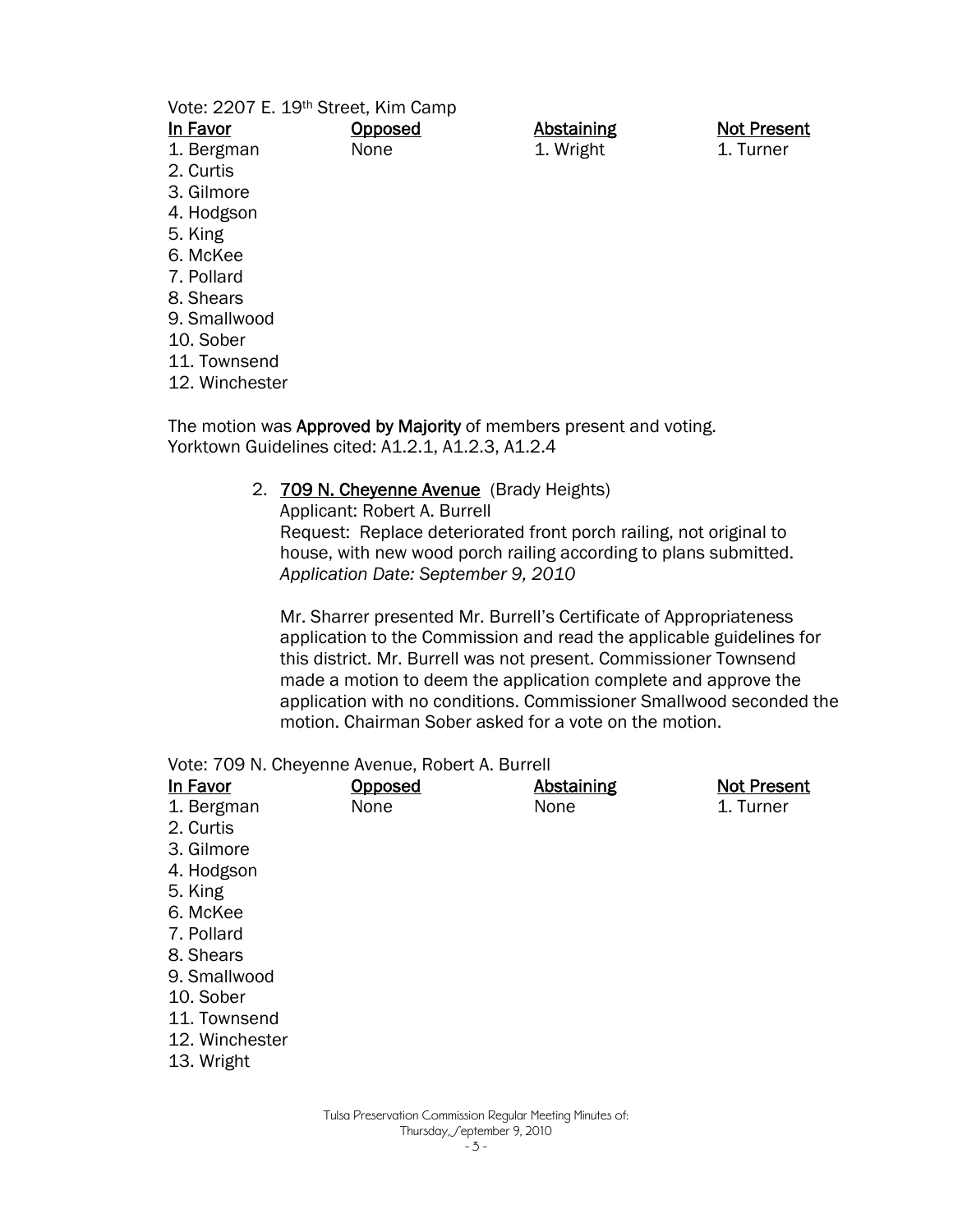The motion was Approved Unanimously by members present and voting. Brady Heights Guidelines cited: Porches: Preferred Option, 1; Second Preference, 1

> 3. 1763 S. Xanthus Avenue (Yorktown) Applicant: Martin R. Steinmetz Request: Install vinyl siding to gable ends on side elevations of house and gable end of enclosed front porch. *Application Date: September 9, 2010*

Mr. Sharrer presented Mr. Steinmetz's Certificate of Appropriateness application to the Commission and read the applicable guidelines for this district. Mr. Steinmetz was not present. Commissioner Smallwood made a motion to deem the application complete and approve the application with no conditions. Commissioner Pollard seconded the motion. Chairman Sober asked for a vote on the motion.

> **Abstaining** 1. McKee 2. Townsend 3. Turner

#### Vote: 1763 S. Xanthus Avenue, Martin R. Steinmetz

**Opposed** 1. Curtis 2. Shears

- In Favor
- 1. Bergman
- 2. Gilmore
- 3. Hodgson
- 4. King
- 5. Pollard
- 6. Smallwood
- 7. Sober
- 8. Winchester
- 9. Wright

The motion was Approved by Majority of members present and voting. Yorktown Guidelines cited: E1.0.1 - E1.0.4, A1.1.4

# B. Rules and Regulations Committee

No report.

# C. Outreach Committee

 Commissioner Bergman reported that the next meeting of the Committee would be Thursday, September 16 at 11:30am at Eloté. Topics of discussion will include neighborhood outreach initiatives.

Not Present

None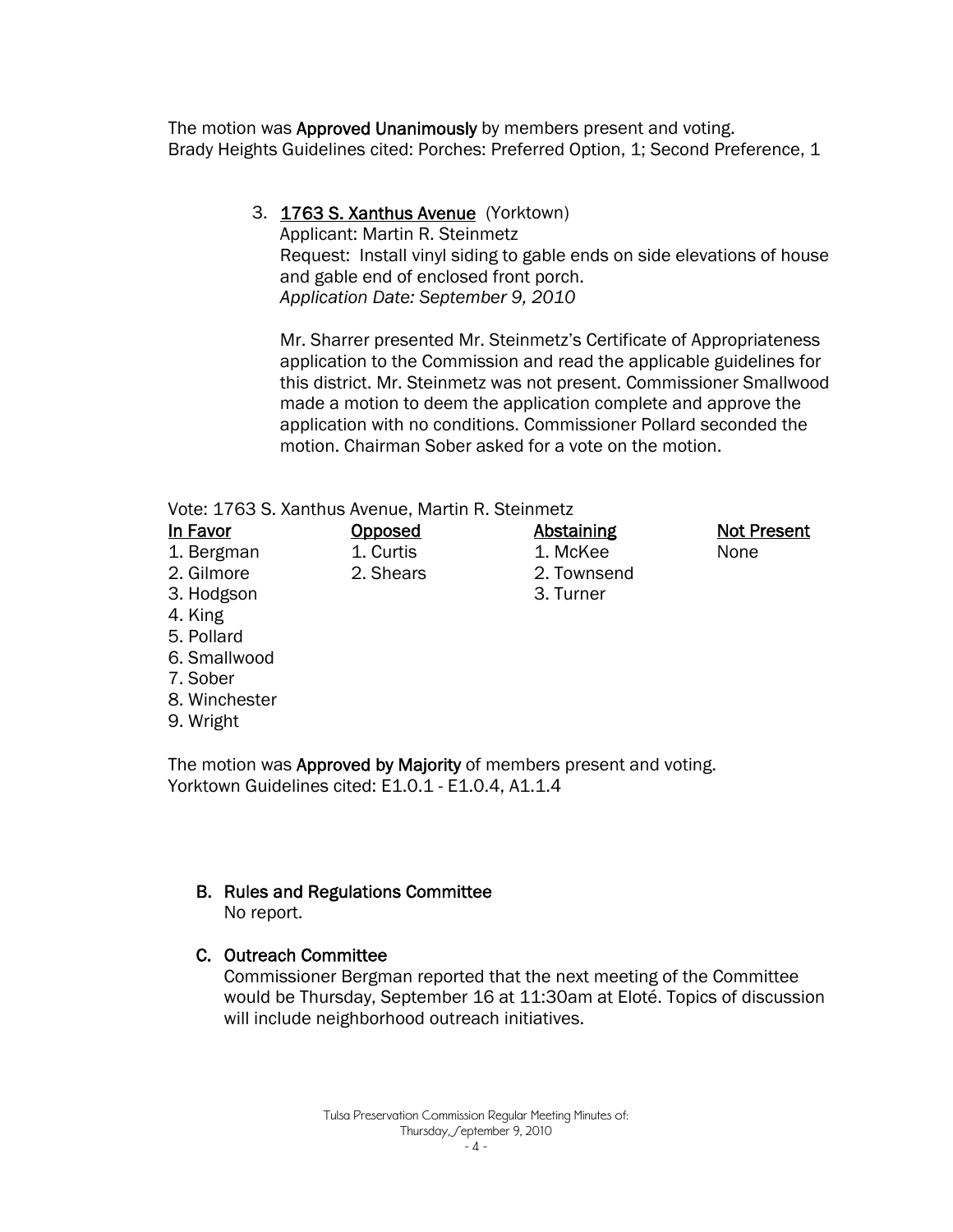# D. Implementation Committee

Commissioner Smallwood, Ms. DeCort and Mr. Boulden led a discussion regarding changes to the Historic Preservation Ordinance.

# a. Membership Configuration

A written proposal to reduce the number of Preservation Commissioners from 15 to 9 (with 2 non-voting ex-officio members) was distributed to the Commission for discussion. The proposal would reduce the Professional members from 7 to 5 (eliminating the Banker and Tulsa Public School seats), the Property owners from 6 to 4, and make the two ex-officio seats (Tulsa Metropolitan Area Planning Commission rep and Arts Commission rep) non-voting and not count toward quorum requirements.

Commissioner Turner expressed concerns with reducing the amount of neighborhood representation. Commissioner McKee agreed with those concerns. Commissioners Townsend and Pollard noted that property owners would be reduced by the same number as professional members and there would continue to be only one more professional member than property owners as in years past. Commissioner Winchester cautioned the Commission to ensure that its role in protecting property rights and values is considered. Commissioner Wright asked for clarification on the requirements for property owners. Commissioner Smallwood clarified that those 4 members must own property listed in or deemed eligible for the National Register of Historic Places, individually or as part of a district.

Commissioner Smallwood made a motion to approve the membership configuration proposal. Commissioner Curtis seconded the motion. Chairman Sober asked for a vote on the motion.

> Not Present 1. Gilmore

| Vote: Membership Configuration |                |                   |
|--------------------------------|----------------|-------------------|
| <u>In Favor</u>                | <u>Opposed</u> | <b>Abstaining</b> |
| 1. Bergman                     | 1. McKee       | None              |
| 2. Curtis                      | 2. Turner      |                   |
| 3. Hodgson                     | 3. Wright      |                   |
| 4. King                        |                |                   |
| 5. Pollard                     |                |                   |
| 6. Shears                      |                |                   |
| 7. Smallwood                   |                |                   |
| 8. Sober                       |                |                   |
| 9. Townsend                    |                |                   |
| 10. Winchester                 |                |                   |

The motion was Approved by Majority of members present and voting.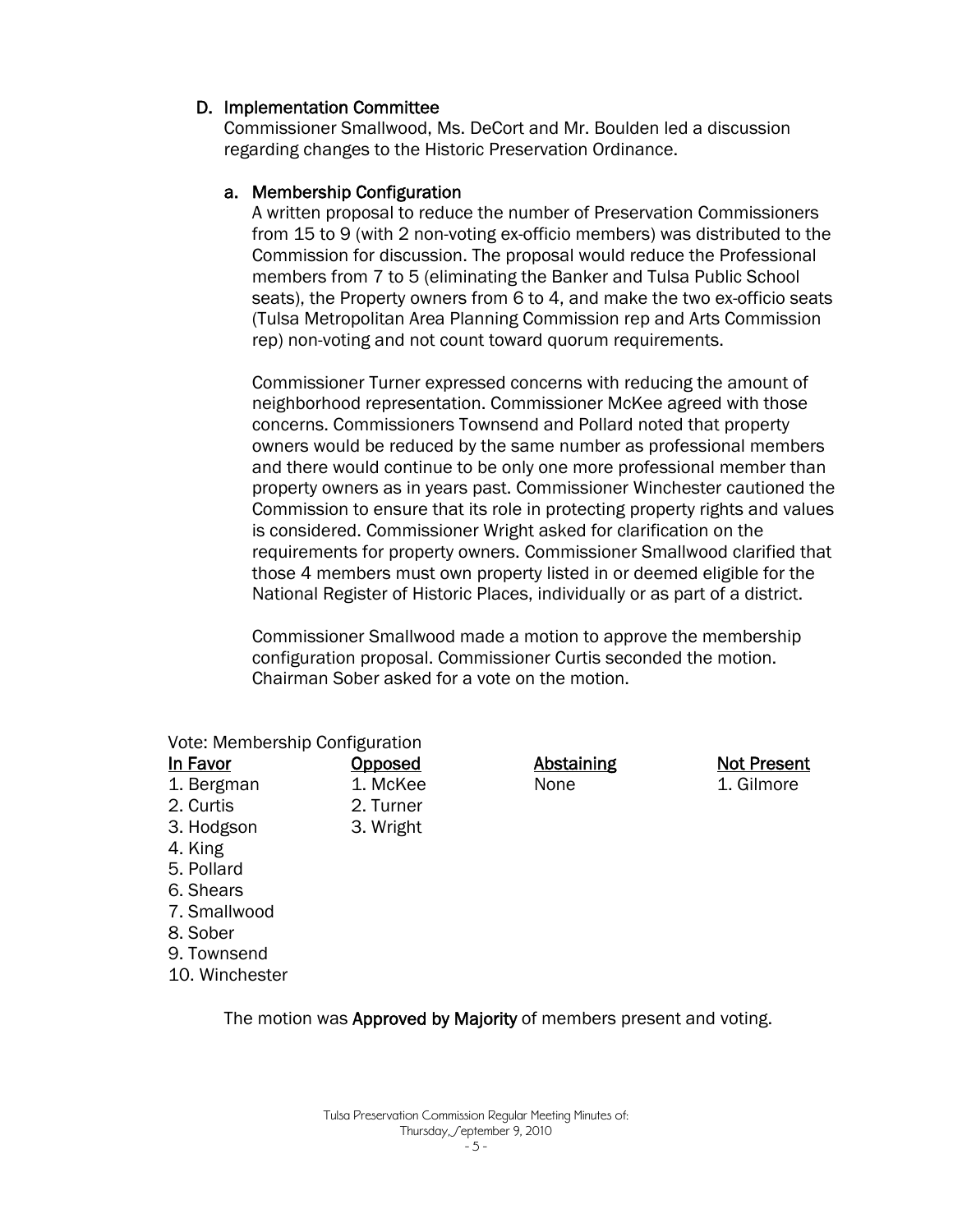# b. Staggering of Terms

Commissioner Smallwood gave a proposal for staggering Commissioners' terms to achieve balance and continuity. When the Commission membership is reduced to 9, all members would be (re)appointed at the same time. Three would be appointed to a 1-year term; three would be appointed to a 2-year term; and three would be appointed to a 3-year term. This would ensure that no more than 1/3 of the Commission would turn over in a given year.

Commissioner Smallwood made a motion to approve the term staggering proposal. Commissioner Curtis seconded the motion. Chairman Sober asked for a vote on the motion.

#### Vote: Staggering of Terms

| In Favor       | <b>Opposed</b> | <b>Abstaining</b> | <b>Not Present</b> |
|----------------|----------------|-------------------|--------------------|
| 1. Bergman     | None           | 1. Wright         | None               |
| 2. Curtis      |                |                   |                    |
| 3. Gilmore     |                |                   |                    |
| 4. Hodgson     |                |                   |                    |
| 5. King        |                |                   |                    |
| 6. McKee       |                |                   |                    |
| 7. Pollard     |                |                   |                    |
| 8. Shears      |                |                   |                    |
| 9. Smallwood   |                |                   |                    |
| 10. Sober      |                |                   |                    |
| 11. Townsend   |                |                   |                    |
| 12. Turner     |                |                   |                    |
| 13. Winchester |                |                   |                    |

The motion was Approved by Majority of members present and voting.

# c. Term Limits

Mr. Boulden led a discussion on the proposed ordinance language limiting Commissioners to three consecutive terms (not including partial terms served), at which time the member would rotate off the Commission for one year before becoming eligible for appointment again.

Commissioner Winchester made a motion to approve the term limits proposal. Commissioner Townsend seconded the motion. Chairman Sober asked for a vote on the motion.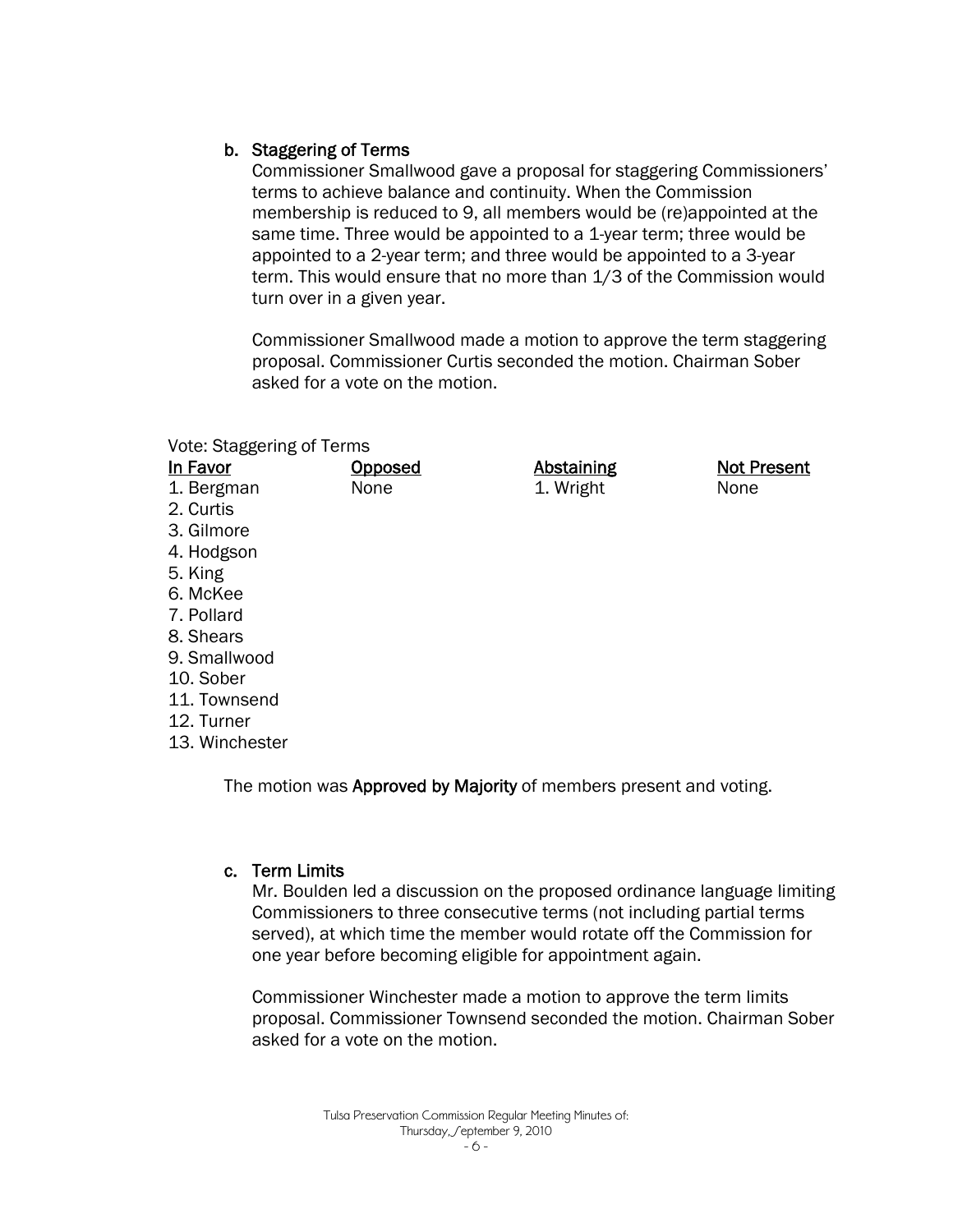| <b>Vote: Term Limits</b><br>In Favor | <b>Opposed</b> | <b>Abstaining</b> | <b>Not Present</b> |
|--------------------------------------|----------------|-------------------|--------------------|
| 1. Bergman                           | None           | 1. Wright         | None               |
| 2. Curtis                            |                |                   |                    |
| 3. Gilmore                           |                |                   |                    |
| 4. Hodgson                           |                |                   |                    |
| 5. King                              |                |                   |                    |
| 6. McKee                             |                |                   |                    |
| 7. Pollard                           |                |                   |                    |
| 8. Shears                            |                |                   |                    |
| 9. Smallwood                         |                |                   |                    |
| 10. Sober                            |                |                   |                    |
| 11. Townsend                         |                |                   |                    |
| 12. Turner                           |                |                   |                    |
| 13. Winchester                       |                |                   |                    |

The motion was Approved by Majority of members present and voting.

#### d. Quorum Requirements

Mr. Boulden led a discussion on the proposed ordinance language on quorum requirements, setting the quorum as a simple majority of all voting members (regardless of vacancies).

Commissioner Winchester made a motion to approve the quorum requirements proposal. Commissioner Townsend seconded the motion. Chairman Sober asked for a vote on the motion.

#### Vote: Quorum Requirements

| In Favor       | <u>Opposed</u> | <b>Abstaining</b> | <b>Not Present</b> |
|----------------|----------------|-------------------|--------------------|
| 1. Bergman     | None           | 1. Wright         | None               |
| 2. Curtis      |                |                   |                    |
| 3. Gilmore     |                |                   |                    |
| 4. Hodgson     |                |                   |                    |
| 5. King        |                |                   |                    |
| 6. McKee       |                |                   |                    |
| 7. Pollard     |                |                   |                    |
| 8. Shears      |                |                   |                    |
| 9. Smallwood   |                |                   |                    |
| 10. Sober      |                |                   |                    |
| 11. Townsend   |                |                   |                    |
| 12. Turner     |                |                   |                    |
| 13. Winchester |                |                   |                    |

#### The motion was Approved by Majority of members present and voting.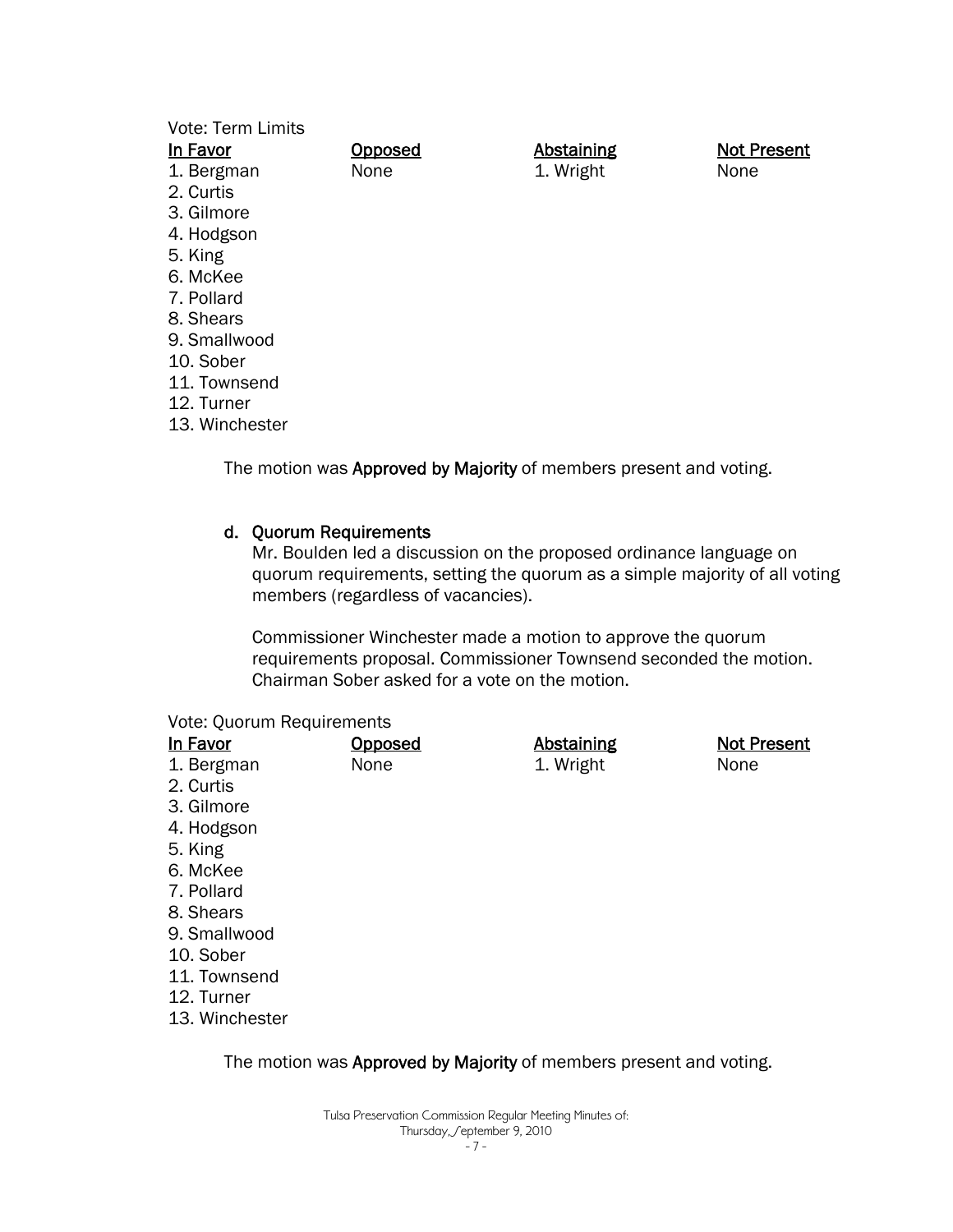Commissioner Smallwood made a motion to request of the appropriate governing bodies that these ordinance changes be made effective January 1, 2011. Commissioner King seconded the motion. Chairman Sober asked for a vote on the motion.

Vote: Ordinance Effective Date

| In Favor       | <b>Opposed</b> | <b>Abstaining</b> | <b>Not Present</b> |
|----------------|----------------|-------------------|--------------------|
| 1. Bergman     | None           | None              | None               |
| 2. Curtis      |                |                   |                    |
| 3. Gilmore     |                |                   |                    |
| 4. Hodgson     |                |                   |                    |
| 5. King        |                |                   |                    |
| 6. McKee       |                |                   |                    |
| 7. Pollard     |                |                   |                    |
| 8. Shears      |                |                   |                    |
| 9. Smallwood   |                |                   |                    |
| 10. Sober      |                |                   |                    |
| 11. Townsend   |                |                   |                    |
| 12. Turner     |                |                   |                    |
| 13. Winchester |                |                   |                    |
| 14. Wright     |                |                   |                    |
|                |                |                   |                    |

The motion was Approved Unanimously by members present and voting.

E. Enforcement Committee No report.

#### 4. Chair Report

# A. Authorization for the Chairman to meet with the City Council to request that the City conduct a small area plan of the area on South Utica Avenue, from 11th Street to 21st Street and at least 500 feet on each side of the center line of South Utica Avenue.

Chairman Sober explained to the Commission why a small area plan could benefit all stakeholders along Utica Avenue, including developers, medical facilities, small business owners, and residents of the Swan Lake and Yorktown neighborhoods. The Commission discussed specific language to use in any exhibits or presentation to the Council. Commissioner Turner made a motion to approve the request. Commissioner Curtis seconded the motion. Vice-Chairman King asked for a vote on the motion.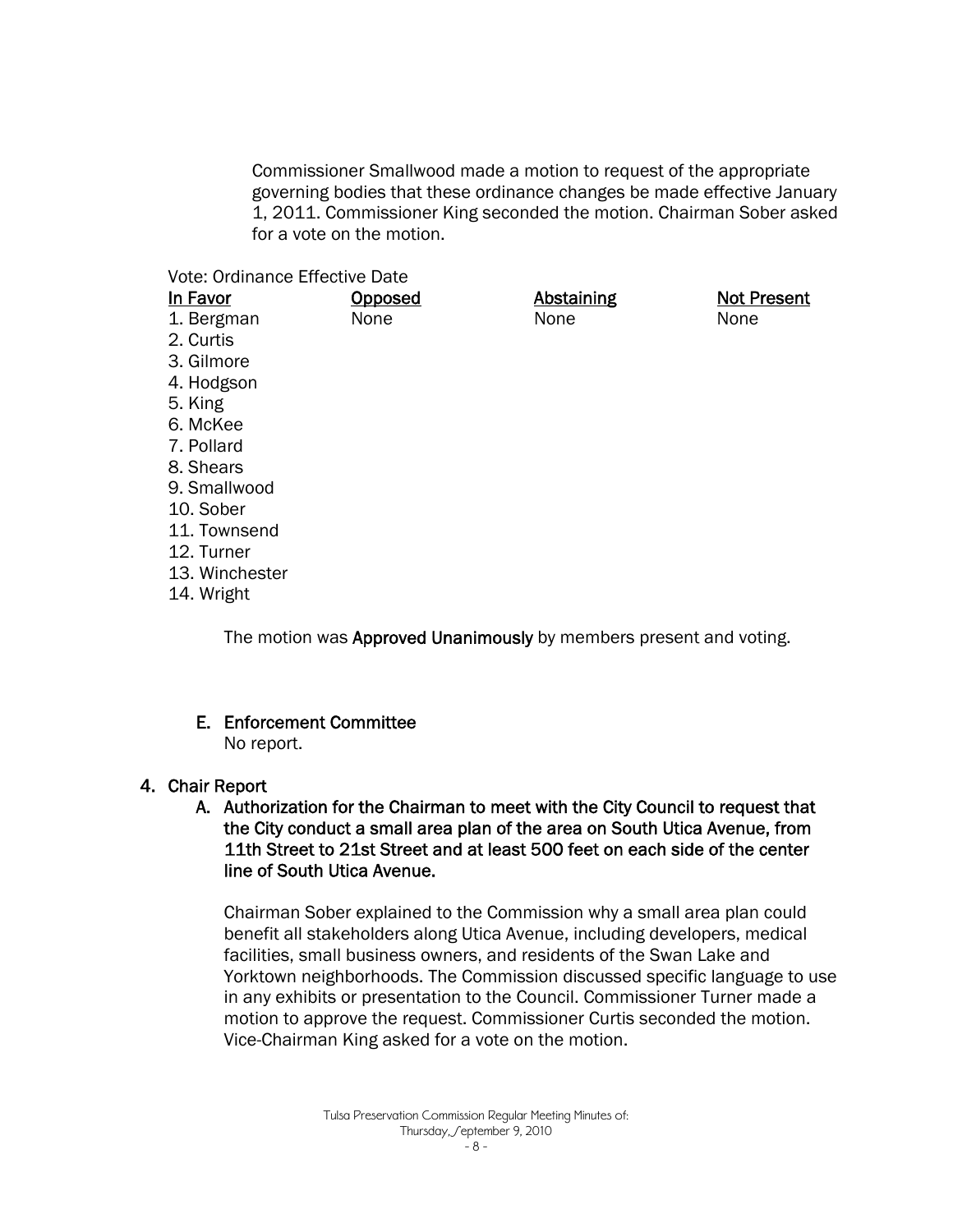Vote: Request Utica Avenue Small Area Plan

| In Favor     | <u>Opposed</u> | <b>Abstaining</b> | <b>Not Present</b> |
|--------------|----------------|-------------------|--------------------|
| 1. Bergman   | None           | 1. Gilmore        | 1. Winchester      |
| 2. Curtis    |                |                   |                    |
| 3. Hodgson   |                |                   |                    |
| 4. King      |                |                   |                    |
| 5. McKee     |                |                   |                    |
| 6. Pollard   |                |                   |                    |
| 7. Shears    |                |                   |                    |
| 8. Smallwood |                |                   |                    |
| 9. Sober     |                |                   |                    |
| 10. Townsend |                |                   |                    |
| 11. Turner   |                |                   |                    |
| 12. Wright   |                |                   |                    |
|              |                |                   |                    |

The motion was Approved by Majority of members present and voting.

B. Authorization for the Chairman to meet with the City Council to request, pursuant to Title 42 Tul.Rev.Ord. Section 1702, that the City Council direct the Tulsa Metropolitan Area Planning Commission to study and report its recommendation to the Council on text amendments to the Zoning Code addressing how to protect the boundaries of Historic Preservation Districts from encroachment of incompatible development.

Chairman Sober explained to the Commission how the development community and Tulsa's historic districts could benefit from an analysis of the Zoning Code as it pertains to commercial properties abutting the boundaries of Historic Preservation Zoned neighborhoods. He noted that the new PLANiTULSA Comprehensive Plan calls for an update to the Zoning Code and that this study would be well timed in advance of the broader overhaul.

The Commission discussed specific language to use in any exhibits or presentation to the Council. Commissioner Townsend made a motion to approve the request. Commissioner Turner seconded the motion. Vice-Chairman King asked for a vote on the motion.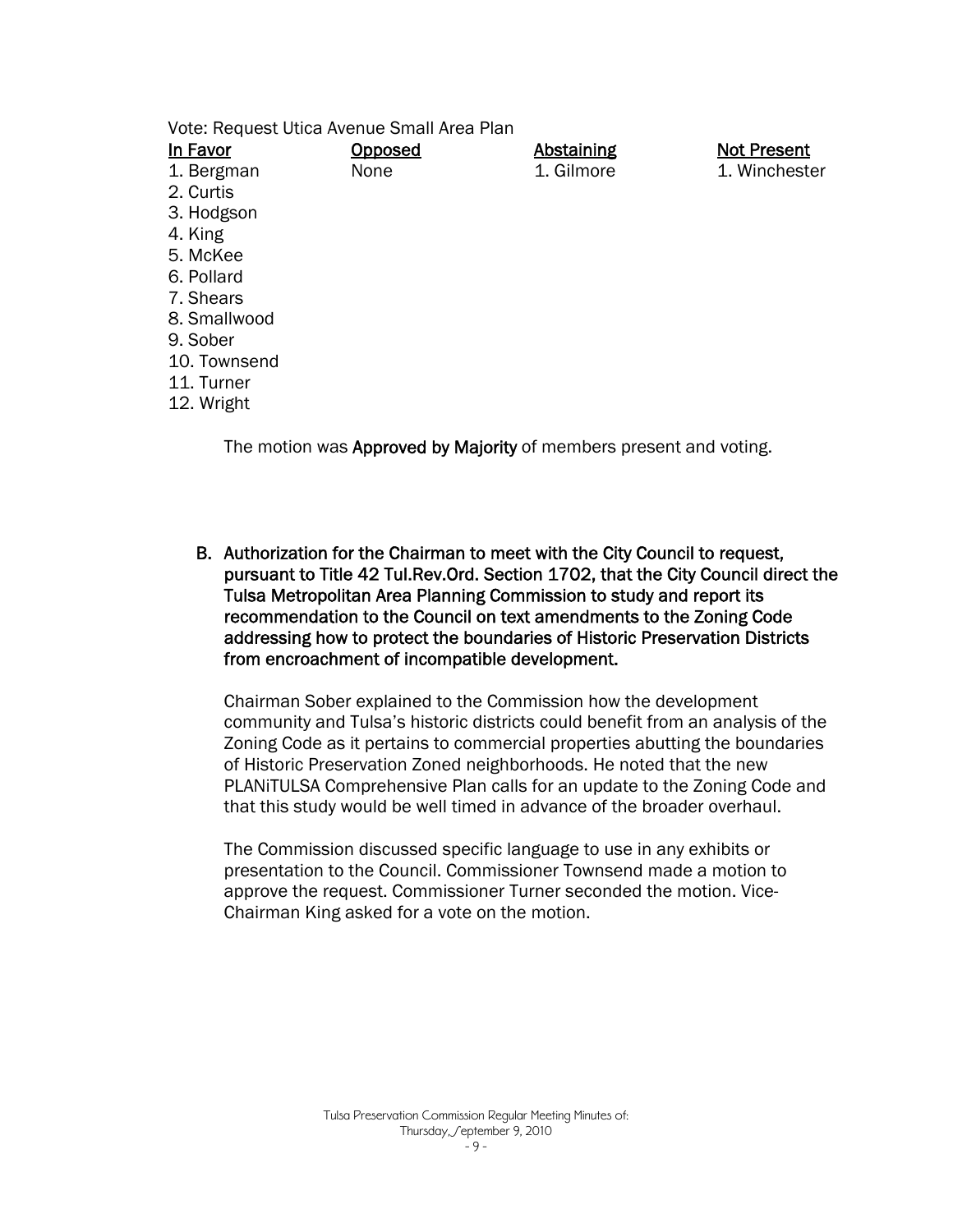Vote: Request Zoning Code Study

| In Favor     | <b>Opposed</b> |
|--------------|----------------|
| 1. Bergman   | 1. Gilmore     |
| 2. Curtis    | 2. Pollard     |
| 3. Hodgson   | 3. Wright      |
| 4. King      |                |
| 5. McKee     |                |
| 6. Shears    |                |
| 7. Smallwood |                |
| 8. Sober     |                |
| 9. Townsend  |                |
| 10. Turner   |                |

**Abstaining** None

Not Present 1. Winchester

The motion was Approved by Majority of members present and voting.

# 5. Absence Report

#### A. Excused Absence Request -- Mary Lee Townsend (August 24)

Commissioner Pollard made a motion to excuse the absence of Commissioner Townsend from the August 24th meeting. Commissioner Smallwood seconded the motion. Chairman Sober asked for a vote on the motion.

| In Favor<br>1. Bergman<br>2. Curtis<br>3. Gilmore<br>4. Hodgson<br>5. King<br>6. McKee<br>7. Pollard<br>8. Shears<br>9. Smallwood<br>10. Sober<br>11. Townsend | <b>Opposed</b><br>None | <b>Abstaining</b><br>None | <b>Not Present</b><br>1. Winchester |
|----------------------------------------------------------------------------------------------------------------------------------------------------------------|------------------------|---------------------------|-------------------------------------|
| 12. Turner<br>13. Wright                                                                                                                                       |                        |                           |                                     |

The motion was Approved Unanimously by members present and voting.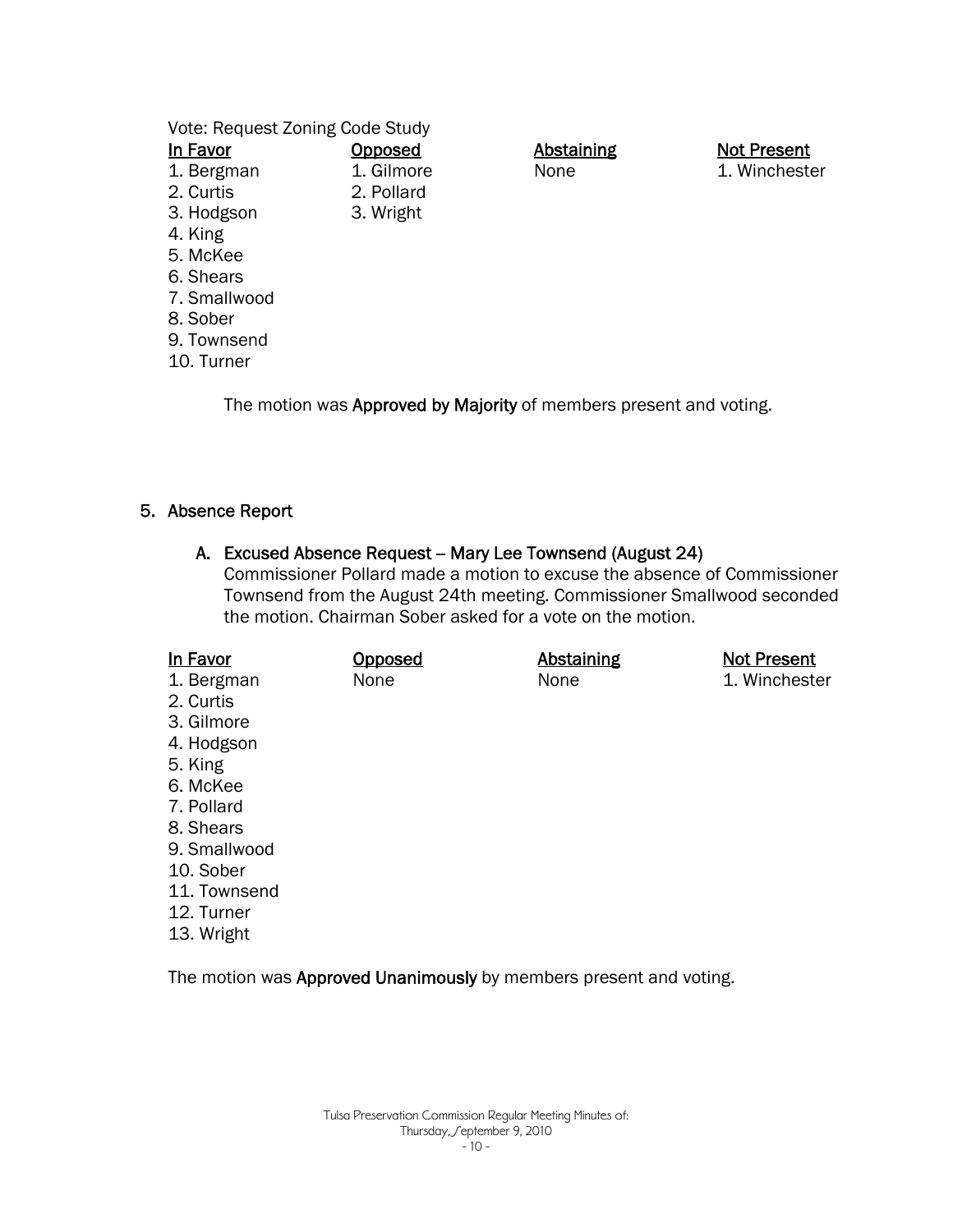B. Excused Absence Request – Jim Turner (August 12 and August 24) Commissioner Pollard made a motion to excuse the absence of Commissioner Turner from the August 12th and 24th meetings. Commissioner Smallwood seconded the motion. Chairman Sober asked for a vote on the motion.

| In Favor     | Opposed | <b>Abstaining</b> | <b>Not Present</b> |
|--------------|---------|-------------------|--------------------|
| 1. Bergman   | None    | None              | 1. Winchester      |
| 2. Curtis    |         |                   |                    |
| 3. Gilmore   |         |                   |                    |
| 4. Hodgson   |         |                   |                    |
| 5. King      |         |                   |                    |
| 6. McKee     |         |                   |                    |
| 7. Pollard   |         |                   |                    |
| 8. Shears    |         |                   |                    |
| 9. Smallwood |         |                   |                    |
| 10. Sober    |         |                   |                    |
| 11. Townsend |         |                   |                    |
| 12. Turner   |         |                   |                    |
| 13. Wright   |         |                   |                    |

The motion was Approved Unanimously by members present and voting.

#### C. Excused Absence Request – Bob Winchester (August 24)

Commissioner Wright made a motion to excuse the absence of Commissioner Winchester from the August 24th meeting. Commissioner King seconded the motion. Chairman Sober asked for a vote on the motion.

| In Favor     | Opposed | <b>Abstaining</b>                                                                                       | <b>Not Present</b> |
|--------------|---------|---------------------------------------------------------------------------------------------------------|--------------------|
| 1. Bergman   | None    | None                                                                                                    | 1. Winchester      |
| 2. Curtis    |         |                                                                                                         |                    |
| 3. Gilmore   |         |                                                                                                         |                    |
| 4. Hodgson   |         |                                                                                                         |                    |
| 5. King      |         |                                                                                                         |                    |
| 6. McKee     |         |                                                                                                         |                    |
| 7. Pollard   |         |                                                                                                         |                    |
| 8. Shears    |         |                                                                                                         |                    |
| 9. Smallwood |         |                                                                                                         |                    |
| 10. Sober    |         |                                                                                                         |                    |
| 11. Townsend |         |                                                                                                         |                    |
| 12. Turner   |         |                                                                                                         |                    |
| 13. Wright   |         |                                                                                                         |                    |
|              |         |                                                                                                         |                    |
|              |         | ▼bit in the first of the Alexander of History Maria could be the collection of the collection of the an |                    |

The motion was Approved Unanimously by members present and voting.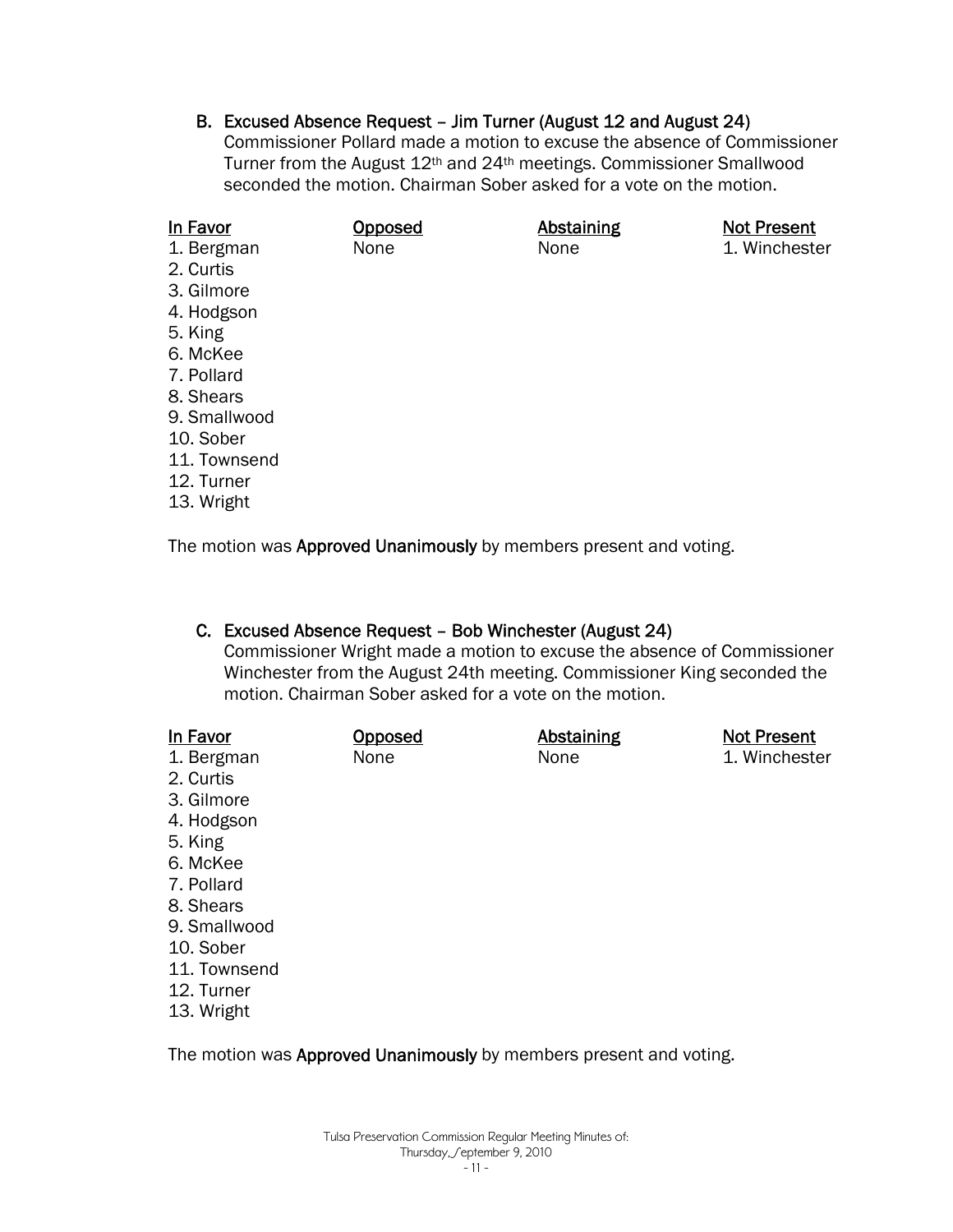# 6. Other Business

# A. National Register Nomination – Oil Capital Historic District

Chairman Sober introduced Lynda Schwan, National Register of Historic Places Architectural Historian at the State Historic Preservation Office, who briefly explained the process of nominating properties to the National Register to the Commission. Cathy Ambler, Preservation Consultant, gave a presentation on the Oil Capital Historic District in downtown Tulsa.

Commissioner Townsend made a motion to find the Oil Capital Historic District eligible for the National Register of Historic Places and forward the nomination to the State Historic Preservation Office. Commissioner Smallwood seconded the motion. Chairman Sober asked for a vote on the motion.

Vote: Oil Capital Historic District

| In Favor                                                           | Opposed | <b>Abstaining</b> | <b>Not Present</b> |
|--------------------------------------------------------------------|---------|-------------------|--------------------|
| 1. Bergman                                                         | None    | None              | 1. Winchester      |
| 2. Curtis                                                          |         |                   | 2. Wright          |
| 3. Gilmore                                                         |         |                   |                    |
| 4. Hodgson                                                         |         |                   |                    |
| 5. King                                                            |         |                   |                    |
| 6. McKee                                                           |         |                   |                    |
| 7. Pollard                                                         |         |                   |                    |
| 8. Shears                                                          |         |                   |                    |
| 9. Smallwood                                                       |         |                   |                    |
| 10. Sober                                                          |         |                   |                    |
| 11. Townsend                                                       |         |                   |                    |
| 12. Turner                                                         |         |                   |                    |
|                                                                    |         |                   |                    |
| The motion was Approved Unanimously by members present and voting. |         |                   |                    |

#### 7. New Business.

Commissioner Bergman made a request that the Commission consider reordering its Agenda items so that guests who are making presentations would appear earlier in the proceedings. She suggested that the order of business be Certificate of Appropriateness applications, presentations by guests, then Committee reports and other internal Commission business.

Commissioner Smallwood reported that intern Audra Moore is currently comparing the various neighborhood design guidelines for similarities and differences. Her study will help the Commission in improving and enhancing the design guidelines next year.